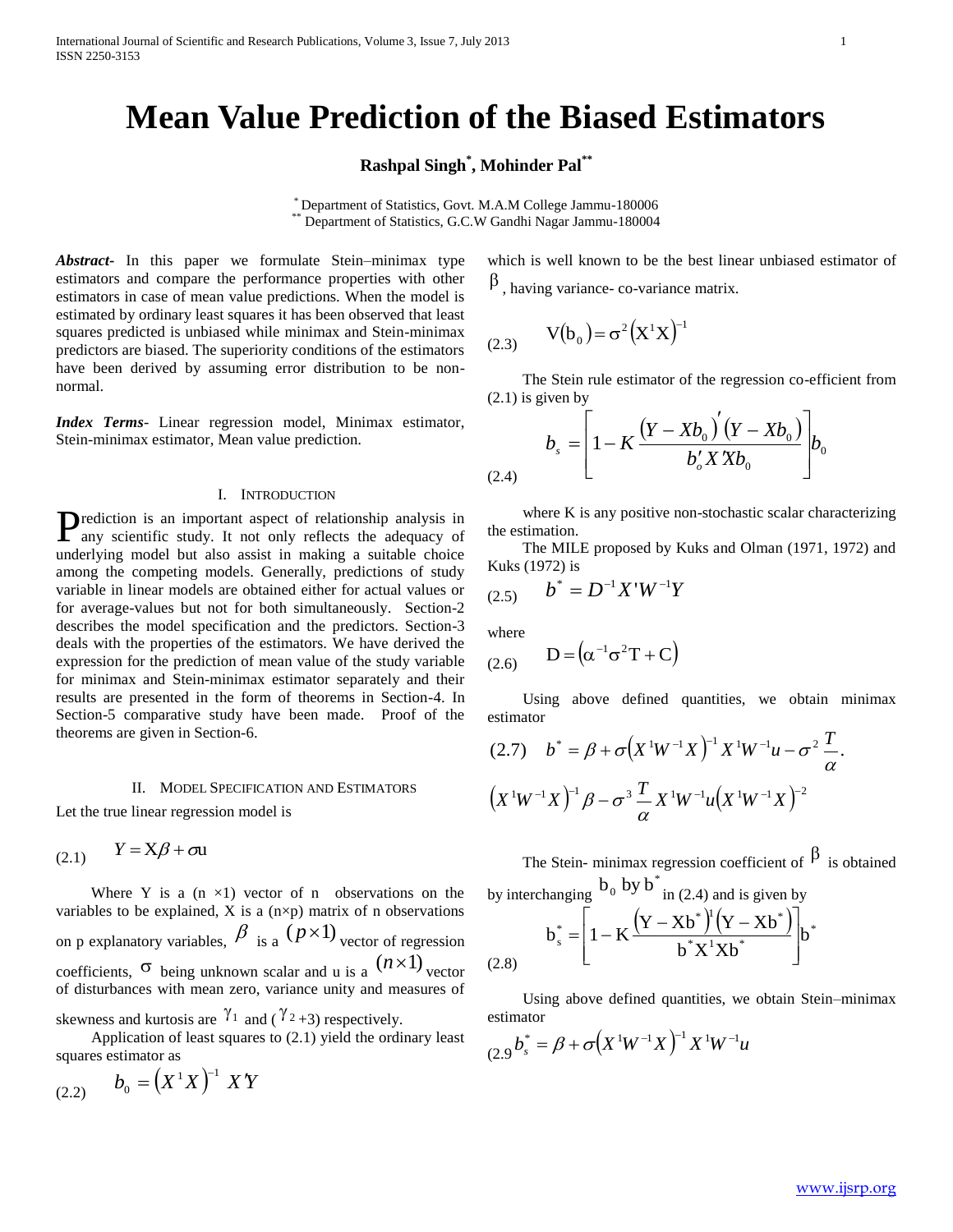$$
-\sigma^{2}\left[\frac{T}{\alpha}(X^{\dagger}W^{-1}X)^{-1}\beta\right] + K\frac{u^{1}Bu}{B^{1}X^{1}X\beta}\beta\right] \n-\sigma^{3}\left[\frac{T}{\alpha}X^{\dagger}W^{-1}u(X^{\dagger}W^{-1}X^{-2}) + K\frac{u^{1}Bu}{\beta_{1}X^{1}X\beta}\right] \n+\frac{2K}{\alpha}\beta^{1}[(X^{\dagger}X)^{-1}-(X^{\dagger}W^{-1}X)^{-2}] \n\frac{TX^{\dagger}u\beta}{B^{1}X^{1}X\beta} - 2K\frac{u^{1}Bu}{\beta^{1}X^{1}X\beta}\beta^{1}X^{\dagger}u.\beta\right] \n+\frac{\sigma^{4}}{\beta^{2}X^{1}X\beta} \left[K\frac{U'BU}{\beta'XX\beta}\beta\left(-2\frac{T}{\alpha}\beta XX\beta\right) + \frac{2K}{\beta'XX\beta}\right] \n+\frac{2K}{\beta'XX\beta} + \frac{2K}{\beta'XX\beta} \n+\frac{2K}{\beta'XX\beta} \n+\frac{2K}{\beta'XX\beta} \left[\frac{u'Bu(XW^{-1}X)^{-1}XW^{-1}u + \frac{2K}{\alpha}(X^{\dagger}W^{-1}X)^{-2}TX^{\dagger}u\beta\right] \right] \n+\frac{K}{\alpha}(XW^{-1}X)^{-1}\left\{\beta\left(Tu'Bu - \frac{\beta'}{\alpha}(X^{\dagger}W^{-1}X)^{-1}(XX)^{2}A^{\dagger}X\right)\right\} \n+\frac{K}{\alpha}(X^{\dagger}W^{-1}X)^{-1}\left\{\beta\left(Tu'Bu - \frac{\beta'}{\alpha}(X^{\dagger}W^{-1}X)^{-1}(XX)^{2}A^{\dagger}X\right)\right\} \n+\frac{K}{\alpha}(X^{\dagger}W^{-1}X)^{-1}\left\{\beta\left(Tu'Bu - \frac{\beta'}{\alpha}(X^{\dagger}W^{-1}X)^{-1}(XX)^{2}A^{\dagger}X\right)\right\} \n+\frac{1}{\alpha}\left[\frac{1}{\alpha}\frac{1}{\alpha}\frac{1}{\alpha}\frac{1}{\alpha}\frac{1}{\alpha}\frac{1}{\alpha}\frac{1}{\alpha}\frac{1}{\alpha}\frac{
$$

$$
+\frac{\kappa}{\alpha}\left(X'W^{-1}X\right)^{-1}\left\{\beta\left(Tu'Bu-\frac{\beta'}{\alpha}\left(X'W^{-1}X\right)^{-1}\left(X'X\right)\right.\right.+2K\beta'\left(\lambda'X\right)^{-1}-\left(X'W^{-1}X\right)^{-2}\left,TXU'.X'W^{-1}u\right]\right\}
$$

# **The Predictors**

 To study the performance properties of these estimators for prediction purposes, let us postulate the following prediction vectors.

(2.10) 
$$
\hat{\mathbf{T}} \mathbf{b}^* = \mathbf{X} \mathbf{b}^*
$$
  
(2.11) 
$$
\mathbf{T} \mathbf{b}^* = \mathbf{X} \mathbf{b}^*_{\mathbf{s}}
$$
  
where  $\mathbf{b}^*, \mathbf{b}^*_{\mathbf{s}}$  are defined earlier.

### III. PROPERTIES OF ESTIMATOR

 In order to study the properties of the estimator, we observe that the exact expressions for the bias vectors mean squared error matrices and risk functions of the least squares estimators from model (2.1) can be easily obtained. However, it is not so with the minimax linear estimator. Therefore, in order to derive the

expressions for the bias vectors, mean squared error matrices and risk functions, we introduce the following notations:

(3.1) 
$$
P_X = X (X'X)^{-1} X'
$$
  
(3.2) 
$$
M = 1 - P_X
$$

Here it is easily seen that

$$
M = M' : M'M = M, \text{MX} = \text{X'M} = 0
$$

Substituting (2.1) in (2.2), we observe that  $b_{\circ}$  is an unbiased estimator of  $\beta$  with variance – covariance matrix as

(3.3) 
$$
V(b_o) = E(b_o - \beta)(b_o - \beta) = \sigma^2 \overline{P}_X
$$
  
Where 
$$
\overline{P}_X = \left[1 - X(XX)^{-1}X'\right]
$$

 The distributional assumption regarding the disturbances does not have any effect on the properties of least squares estimator. Clearly, the minimax estimator and Stein-minimax estimator is a biased estimator.

# IV. PREDICTIONS

 In this section, we have considered prediction of mean value of the study variable separately.

# **Mean Value Prediction**

 When the interest lies in prediction of mean value of the study variable,  $\hat{T}_{_{o}}$ to be unbiased but  $Tb^*$  and  $Tb^*$ <sub>s</sub> are found to be biased.

$$
E[\hat{T}_o - E(Y)] = E[X\beta + \sigma P X u - X\beta] = 0
$$

 **Theorem (4.1):** When disturbances are small, the bias vector and predictive risk of predictor  $\hat{\text{T}}\text{b}^*$  up to the order of our approximation  $0(\sigma^4)$  are given by

 $(4.2)$ 

 $\int$  $\left\{ \right\}$  $\mathbf{I}$ 

 $\overline{\phantom{a}}$ J  $\setminus$ 

$$
PB(\hat{T}b^*) = -\sigma^2 \frac{T}{\alpha} X (X'W^{-1}X)^{-1} \beta
$$

$$
\int_{Q} T \left( \mathbf{v}^T W^{-1} \mathbf{v} \right)^{-1} dV
$$

$$
PR(\hat{T}b^*) = \sigma^2 n - \sigma^4 \left[ \frac{2 \frac{1}{\alpha} (X^{*}W^{-1}X)^{-1} + \frac{1}{\alpha^2} (X^{*}W^{-1}X)^{-1} \beta' X^{*} X \beta \right]
$$
\n(4.3)

٦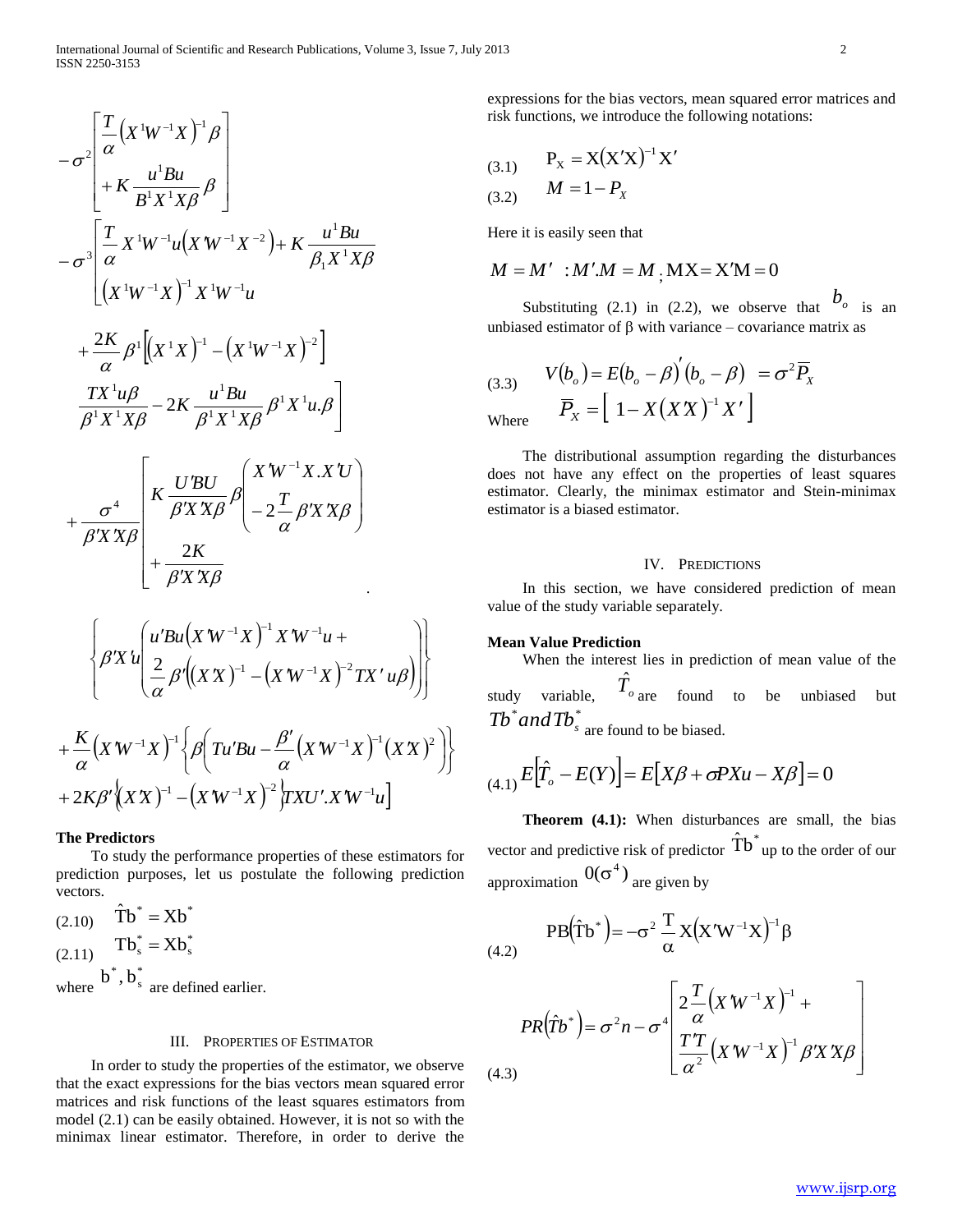International Journal of Scientific and Research Publications, Volume 3, Issue 7, July 2013 3 ISSN 2250-3153

 **Theorem (4.2):** When disturbances are small, the bias vector and predictive risk of predictor  $\mathbf{\hat{T}b}^*_s$ up to the order of our approximation  $0(\sigma^4)$  are given by

$$
PB(\hat{T}b_s^*) = -\sigma^2 \left[ \frac{T}{\alpha} X (X^*W^{-1}X)^{-1} \beta + \begin{bmatrix} 1 \\ K \cdot \frac{1}{\beta'X'X\beta} trB.X\beta \end{bmatrix} \right]
$$
\n(4.4)

 $(X'W^{-1}X)$  $(I_n * B)e - 2K\gamma_1(I_n * B)e$  $\overline{\phantom{a}}$  $\overline{\phantom{a}}$  $\overline{\phantom{a}}$  $\overline{\phantom{a}}$  $\mathsf{L}$  $\mathsf{L}$  $\mathbf{r}$ L  $\mathbf{r}$ - $W^{-1}X \mathop{\rule[1pt]{.5pt}{1pt}}\nolimits^\mathbf{-1} X$   $\mathbf{\Lambda}$  $- \sigma^3 \vert \; \beta' X'$  $-1$   $\mathbf{v}$   $\mathbf{v}$   $\mathbf{v}$   $\mathbf{w}$  $I_n * B e - 2K \gamma_1 (I_n * B) e$  $X$   $(X$   $W^{-1}X$   $)$   $^{-1}$   $X$   $W$ *X X K*  $\gamma_1 (I_n * B)e - 2K \gamma_1 (I_n *$  $1$   $\mathbf{v}$   $\mathbf{v}$   $\mathbf{v}$   $\mathbf{u}$  $\mathbf{v}$   $\mathbf{v}$ 3  $\gamma_1 (I_n \circ B)e - 2K\gamma$  $\sigma^3$   $\beta$   $X$   $X$  $\beta$  $(I_n * B)e - 2K - trB$  $\overline{\phantom{a}}$  $\overline{\phantom{a}}$  $\overline{\phantom{a}}$ J  $\overline{\phantom{a}}$  $\mathsf{L}$  $\overline{ }$  $\overline{a}$  $\overline{a}$ L  $\overline{a}$ - $\mathcal{W}^{-1}X.X'$  $'X'$  $'X'$  $\ddot{}$ - $I_n * B$  $e - 2K \frac{T}{m}$  $X\beta$   $X$   $W^{-1}X$   $X$ *X X K X X*  $\gamma_1 (I_n * B)e - 2K - \frac{1}{\alpha}$  $\beta$ .  $\beta$ 'X'X $\beta$  $\beta$ 'X'X $\beta$ σ \*  $B$ )e – 2  $X^rW^{-1}X$ . 1 1 4  $(X'W^{-1}X)$ - $(y_2(I_n * B) + tr(B) + 2B)$  $\mathbf{I}$  $\overline{\mathcal{L}}$ ╎  $\int$  $+ tr(B) +$  $'X'X(X'W^{-1}X) - X'$  $'X'$  $\ddot{}$  $-1$   $\mathbf{v}$   $\mathbf{v}$   $\mathbf{v}$   $\mathbf{w}$   $\mathbf{v}$  $I_n * B$  +  $tr(B) + 2B$  $X$   $X$   $(X$   $W^{-1}X$   $)- X$   $W$ *X X K*  $(r_n * B) + tr(B) + 2$ 2 2  $\vert \mathbf{v} \vert$   $\mathbf{v}$   $\hbar$   $\mathbf{v}$   $\vert$ Y  $\beta$  $\beta$ 'X'X $\beta$ 

$$
+\frac{KT}{\alpha}(X'W^{-1}X)^{-1}X\beta tr(B) - \frac{K}{\alpha^2}(X'W^{-1}X)^{-1}
$$
  

$$
\beta((X'W^{-1}X)^{-1}(XX)^2)
$$
  

$$
+2K\beta'\left((XX)^{-1} - (X'W^{-1}X)^{-2}\right)TX.XX'W^{-1}]
$$
  

$$
PR(Tb_s^*) = \sigma_n^2 - \sigma^4 \left[\frac{2\frac{T}{\alpha}(X'W^{-1}X)^{-1} - \frac{2T}{\alpha^2}(X'W^{-1}X)^{-1}\beta'X'X\beta' - \frac{T}{\alpha^2}(X'W^{-1}X)^{-1}\beta'X'X\beta'\right]
$$
  
(4.5)

$$
-\frac{K^2}{\beta'X\chi\beta}\left\{\gamma_2trB(I_n * B) + tr(B).B + 2trB\right\}\right]
$$

From  $(4.2)$  and  $(4.4)$ , it is clearly seen that predictors  $Tb^*$  *and*  $\hat{Tb}^*$ <sub>s</sub> are biased. This is in contrast with the unbiasedness of *TO* .

## V. A COMPARISON

On comparing the risk associated with  $(\hat{T}_0)$ OLS estimator and  $(T_b^*)$  minimax estimator we observe that

$$
R(\hat{T}_0) - R(\hat{T}_b^*) = \sigma^4 \left( 2 \frac{T}{\alpha} (X'W^{-1}X)^{-1} + \frac{T'T}{\alpha^2} \right)
$$
\n(5.1)

 By observing the above expression, we find that the predictor based on minimax linear estimator performs better than the predictor based on ordinary least square estimator.

On comparing the risk associated with  $\hat{\mathrm{T}}_{0}(\text{OLS})$  and  $(\text{Tb}_{\mathrm{s}}^{*})$ Stein-minimax estimator, we observe that

$$
Risk(\hat{T}_0) - Risk(\hat{T}_b^*) = \sigma^4 \left[ 2\frac{T}{\alpha} \left( X'W^{-1}X \right)^{-1} \right]
$$
\n(5.2)

$$
+\frac{T}{\alpha^2}\left(X'W^{-1}X\right)^{-1}\beta'X'X\beta-\frac{K^2}{\beta'X'X\beta}.
$$
  

$$
\left\{\gamma_2B(I_n*B)+tr(B).B+2trB\right\}
$$

 When the distribution of disturbances is leptokurtic or mesokurtic i.e.  $\gamma_2 \ge 0$ , the predictor based on Stein-minimax estimation procedure performs better than that based on ordinary least squares predictor. Hence we find that Stein-minimax estimator is more efficient than ordinary least square estimator.

On comparing the risk associated with minimax  $_{\text{estimator}}(\hat{\mathrm{T}}_{\mathrm{b}}^{*}),$ , and Stein-minimax estimator  $(Tb_s^*)$ , we observe that (5.3)

$$
Risk(\hat{T}_b^*) - Risk(\hat{T}_b^*) = \sigma^4 \left[ \frac{K^2}{B'X'X\beta} \left\{ \gamma_2 trB(I_n * B) \atop + tr(B).B + 2trB \right\} \right]
$$

 Again, when the distribution of disturbances is leptokurtic or mesokurtic  $\gamma_2 \ge 0$ , it is easy to observe that the predictor based on Stein minimax estimator performs better than based on minimax estimator. Hence we find that Stein-minimax estimator is more efficient then minimax estimator.

#### VI. PROOF OF THE THEOREMS

**Theorem 4.1** Using (2.7), we get

(6.1) 
$$
\hat{T}_{b}^{*} = X\beta + \sigma \pi_{1} + \sigma^{2} \pi_{2} + \sigma^{3} \pi_{3}
$$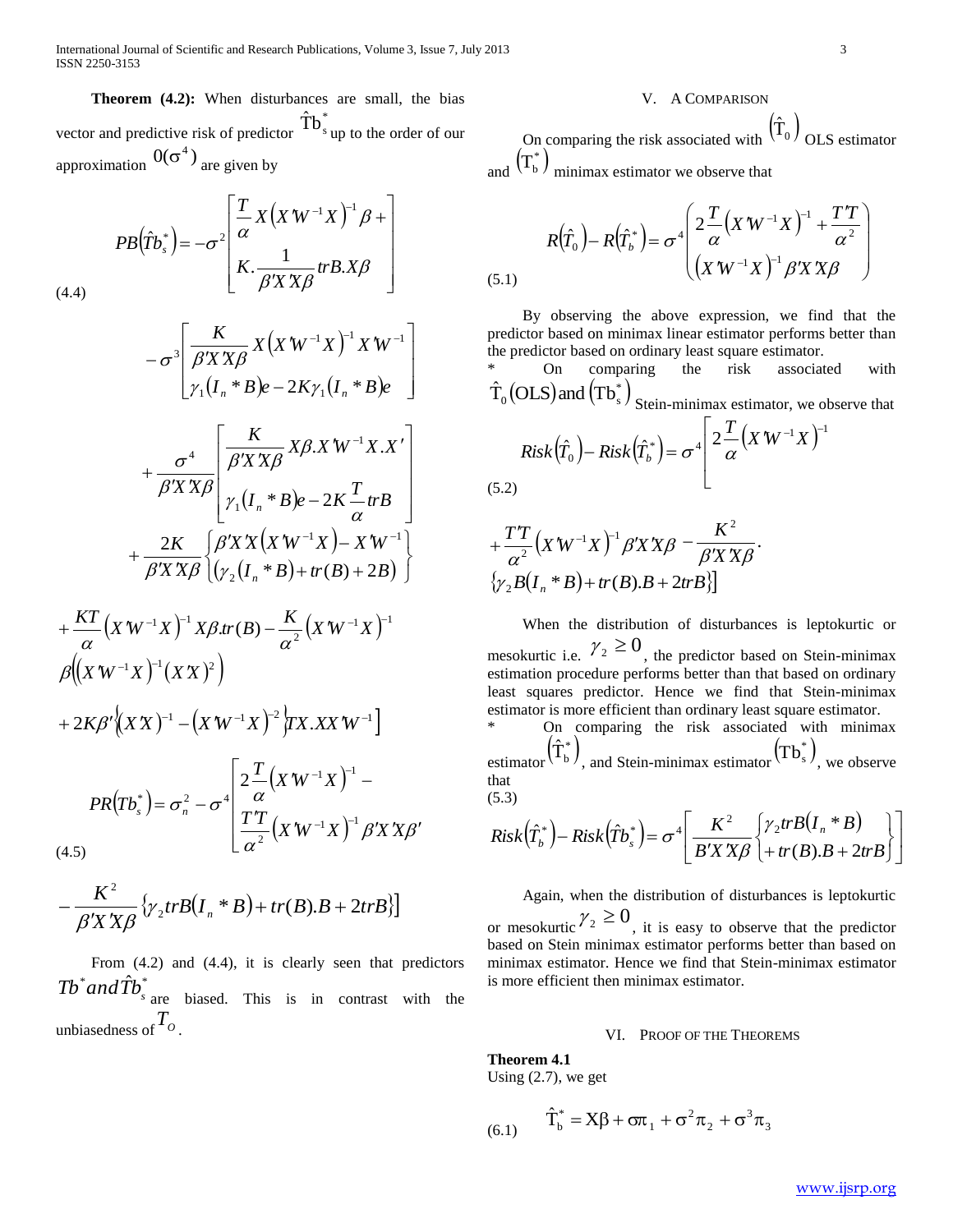International Journal of Scientific and Research Publications, Volume 3, Issue 7, July 2013 4 ISSN 2250-3153

where

(6.2) 
$$
\pi_1 = X \left( X W^{-1} X \right)^{-1} X W^{-1} u
$$

$$
\pi_2 = -\frac{T}{\alpha} X \left( X W^{-1} X \right)^{-1} \beta
$$

$$
\pi_3 = -\frac{T}{\alpha} X \left( X W^{-1} X \right)^{-2} X W^{-1} u
$$

$$
(6.4)
$$

We have

 $(6.5)$  $E(Y) = X\beta$ 

Using (6.5) and (6.1), we observe that

(6.6) 
$$
\left| \hat{T}b^* - E(Y) \right| = \sigma \pi_1 + \sigma^2 \pi_2 + \sigma^3 \pi_3
$$

 where  $\pi_1, \pi_2$  and  $\pi_3$  defined in (6.2), (6.3), (6.4) respectively. The result (4.2) of bias vector associated with theorem (4.1) can be obtained from

(6.7) 
$$
PB(\hat{T}b^*)=E(\hat{T}b^*-E(Y))
$$

$$
=\sigma E(\pi_1)+\sigma^2 E(\pi_2)+\sigma^3 E(\pi_3)
$$
where

where

$$
E[\pi_1] = 0: E[\pi_3]
$$

Now, by taking expectation of

$$
E\left(\pi_1^{'}\pi_1\right)_{\vdots} E\left[\pi_1^{'}\pi_2\right]_{\vdots} E\left[\pi_1^{'}\pi_3\right]
$$

$$
E\left[\pi_1^{'}\pi_3\right]_{\vdots} E\left[\pi_2^{'}\pi_1\right]_{\vdots} E\left[\pi_3^{'}\pi_1\right]
$$

Utilizing these expectation in the expression

(6.8) 
$$
PR(\hat{T}b^*) = E[(\hat{T}b^* - E(Y))] (\hat{T}b^* - E(Y))]
$$

$$
= \sigma^2 E[\pi_1^1 \pi_1] + \sigma^3 E[\pi_1^1 \pi_2 + \pi_2^1 \pi_1] + \sigma^4 E[\pi_1^1 \pi_3 + \pi_2^1 \pi_2 + \pi_3^1 \pi_1]
$$

given the predictive risk of  $\hat{T}b^*$  as stated (4.3) in theorem (4.1).

# **Theorem 4.2**

Using (2.9) in the expression (2.11), we observe that

$$
(6.9) \qquad \hat{\text{T}}\text{b}_\text{S}^* = \text{X}\beta + \sigma\theta_1 + \sigma^2\theta_2 + \sigma^3\theta_3 + \sigma^4\theta_4
$$

Subtracting (6.5) from (6.9), we observe that

$$
(6.10) \quad \hat{\text{T}}\text{b}_s^* - \text{E}(\text{Y}) = \sigma\theta_1 + \sigma^2\theta_2 + \sigma^3\theta_3 + \sigma^4\theta_4
$$

where

$$
(6.10) \quad \theta_1 = X(X'W^{-1}X)^{-1}X'W^{-1}u
$$

$$
\theta_2 = -\left[ \frac{T}{\alpha} X \left( X' W^{-1} X \right)^{-1} \beta + K \frac{u' B u}{\beta' X' X \beta} X \beta \right]
$$
\n
$$
(6.11)
$$

$$
\theta_3 = -\left[\frac{T}{\alpha} X W^{-1} X u (X W^{-1} X)^{-2} + K
$$
  

$$
\theta_3 = \frac{u' B u}{\beta' X' X \beta} X (X W^{-1} X)^{-1} X W^{-1} u + \frac{2K}{\alpha} \beta'
$$
  

$$
X [(XX)^{-1} - (X W^{-1} X)^{-2}] \frac{T X' u \beta}{\beta' X' X \beta}
$$
  

$$
-2K \frac{u' B u}{\beta' X' X \beta} \beta' X' u.X \beta \right]
$$

$$
\theta_4 = \frac{1}{\beta' X' X \beta} \left[ \frac{K \frac{u' B u}{\beta' X' X \beta} X \beta}{\left( X' W^{-1} X . X' u - 2 \frac{T}{\alpha} \beta' X' X \beta \right)} \right]
$$

$$
+\frac{2K}{\beta'X^{X}\beta}\left\{\beta'X^{'}uX\left(\begin{matrix}u'Bu(X'W^{-1}X)^{-1}X'W^{-1}u\\+\frac{2}{\alpha}X\beta\end{matrix}\right[\begin{matrix}(XX)^{-1}\\-(X'W^{-1}X)^{-2}\end{matrix}\right]TX'u\beta\right\}+\frac{K}{\alpha}\left(X'W^{-1}X\right)^{-1}\left\{X\beta\left(\begin{matrix}Tu'Bu-\frac{\beta'}{\alpha}\\(X'W^{-1}X)^{-1}(XX)^{2}\end{matrix}\right)\beta\right\}+2K\beta'\left(X'X\right)^{-1}-\left(X'W^{-1}X\right)^{-2}\left\{TX'u' .XX'W^{-1}u\right\}
$$

 The result of bias vector associated with theorem (4.2) can be obtained from

$$
_{(6.14)}E[\hat{T}b_s^* - E(Y)] = \sigma E(\theta_1) + \sigma^2 E(\theta_2) + \sigma^3 E(\theta_3) + \sigma^4 E(\theta_4)
$$

where,  $E[\theta_1] = 0$ 

 $(6.$ 

Now, by taking expectation of

$$
E\left[\theta_1^{\prime}\theta_1\right], E\left[\theta_1^{\prime}\theta_2\right], E\left[\theta_1^{\prime}\theta_3\right]
$$

$$
E\left[\theta_2^{\prime}\theta_1\right], E\left[\theta_2^{\prime}\theta_2\right], E\left[\theta_3^{\prime}\theta_1\right]
$$

Utilizing these expectation in the expression